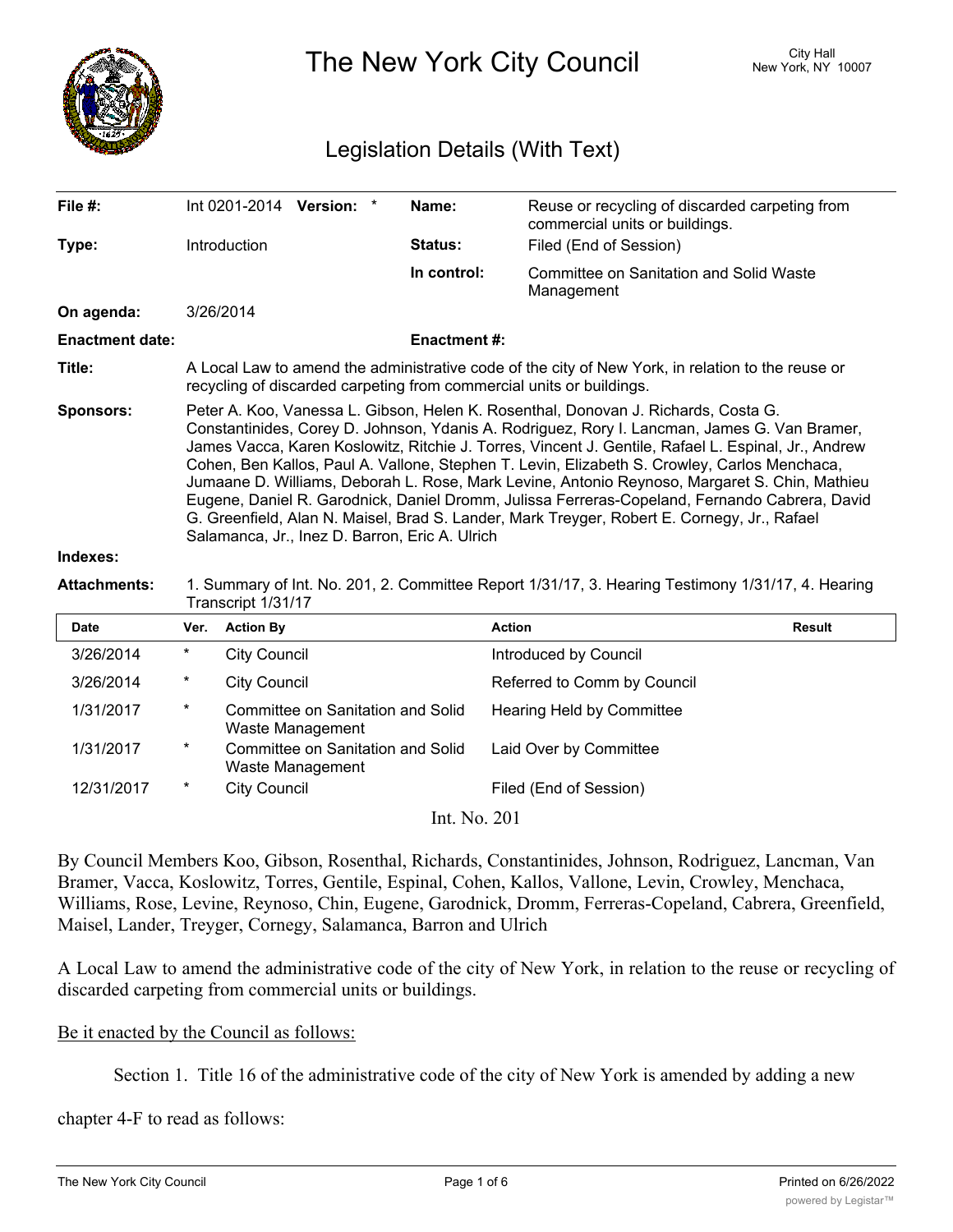## CHAPTER 4-F

16-490 Definitions 16-491 Disposal ban 16-492 Source separation 16-493 Collection 16-494 Delivery 16-495 List of carpet recycling companies 16-496 Certificate of recycling 16-497 Carpet recycling company obligations 16-498 Enforcement

§16-490 Definitions. When used in this chapter the following terms shall have the

following meanings:

a. "Conforming project" means a construction, alteration, demolition or other such project within the city in which carpeting covering a floor space equal to ten thousand or more square feet within the same commercial building or unit is to be removed as part of the same project.

b. "Covered carpeting" means carpeting that has been or will be removed from a commercial unit or building as part of a conforming project.

c. "Responsible party" means the owner, tenant, carpet retailer, carpet installer, general contractor, subcontractor, or any other party who is responsible for ensuring the proper disposal of the refuse generated by a conforming project.

d. "Recycle" has the same meaning as in section 16-303 of this title.

e. "Reuse" means the use of carpeting in a manner that retains the original purpose and performance characteristics of the carpeting.

f. "Carpet recycling company" shall mean an individual, company or other entity that (i) refurbishes or otherwise processes carpeting for reuse or resale, or (ii) removes, separates, or otherwise extracts components or commodities from carpeting either by manual or mechanical separation or by changing the physical or chemical composition of such carpeting for the purpose of reusing or recycling such components or commodities.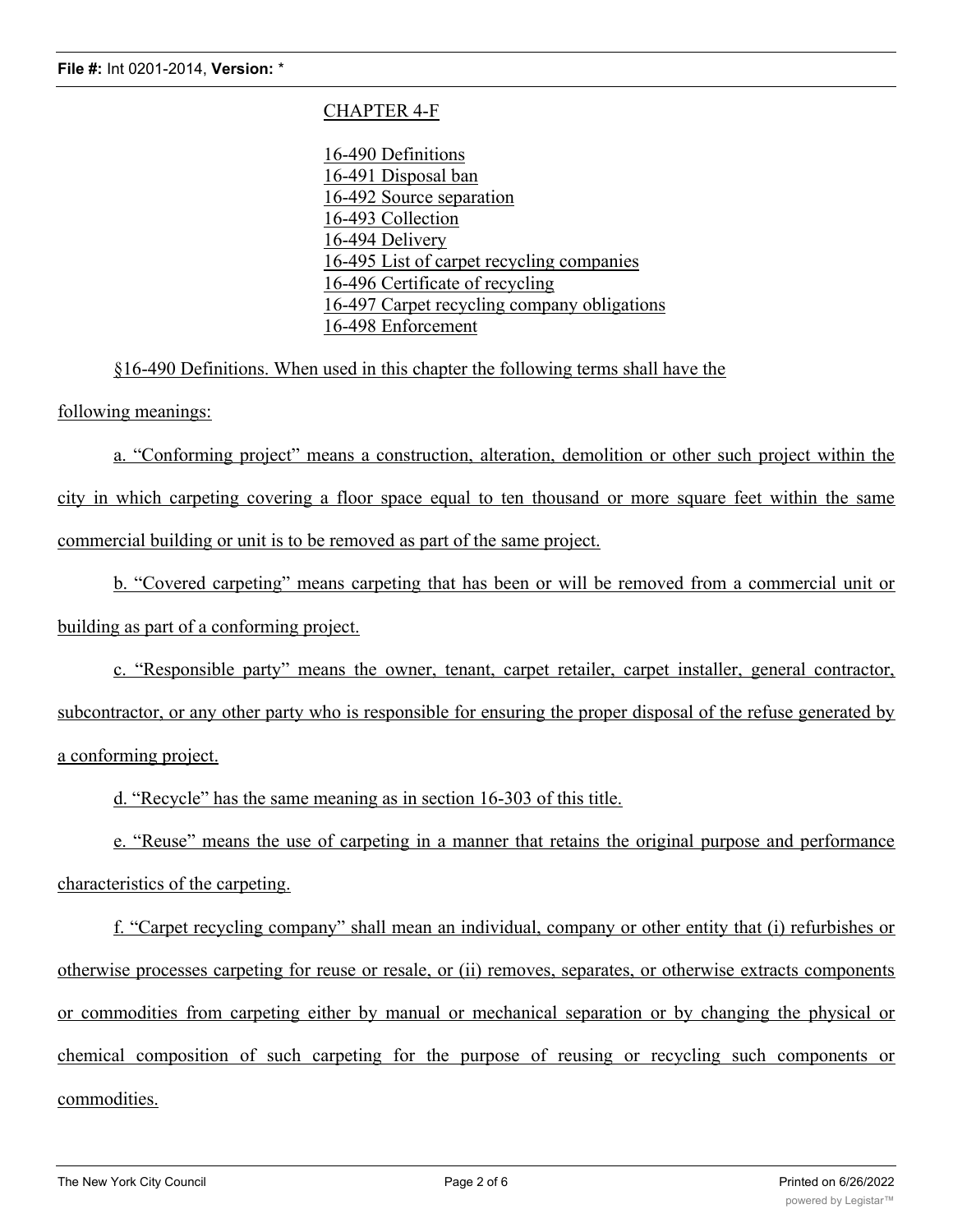g. "Licensed carter" means the holder of a valid license issued pursuant to section 16-505 of this title.

h. "Source separation" has the same meaning as in section 16-303 of this title.

§ 16-491 Disposal ban. On and after January first, two thousand fifteen, no person shall dispose of covered carpeting within the city as solid waste.

§ 16-492 Source separation. On and after January first, two thousand fifteen, a responsible party shall ensure that all covered carpeting is separated and kept separate from all solid waste produced as a result of a conforming project.

§ 16-493 Collection. a. On and after January first, two thousand fifteen, a responsible party shall arrange for the collection and transportation for reuse or recycling of all covered carpeting pursuant to the terms of this chapter through a licensed carter or a carpet recycling company.

b. No carpet recycling company may collect covered carpeting within the city unless it is licensed in accordance with section 16-505 of this chapter.

§ 16-494 Delivery. Any licensed carter that collects source separated covered carpeting shall deliver such carpeting to a carpet recycling company.

§ 16-495 List of carpet recycling companies. On and after December first, two thousand fourteen, the department shall maintain and regularly update a list of carpet recycling companies. Such list shall include the name, address and contact information for each carpet recycling company, and shall be maintained on the department website. Upon request, the department shall distribute a printed copy of such list by mail.

§ 16-496 Certificate of recycling. a. On and after January first, two thousand fifteen, within thirty days of collection of the covered carpeting by a licensed carter or carpet recycling company, a responsible party shall submit to the commissioner a certificate for each conforming project for which it is responsible which shall include:

1. the location of the conforming project;

2. the amount of carpeting, calculated either by weight or area, collected at the conforming project;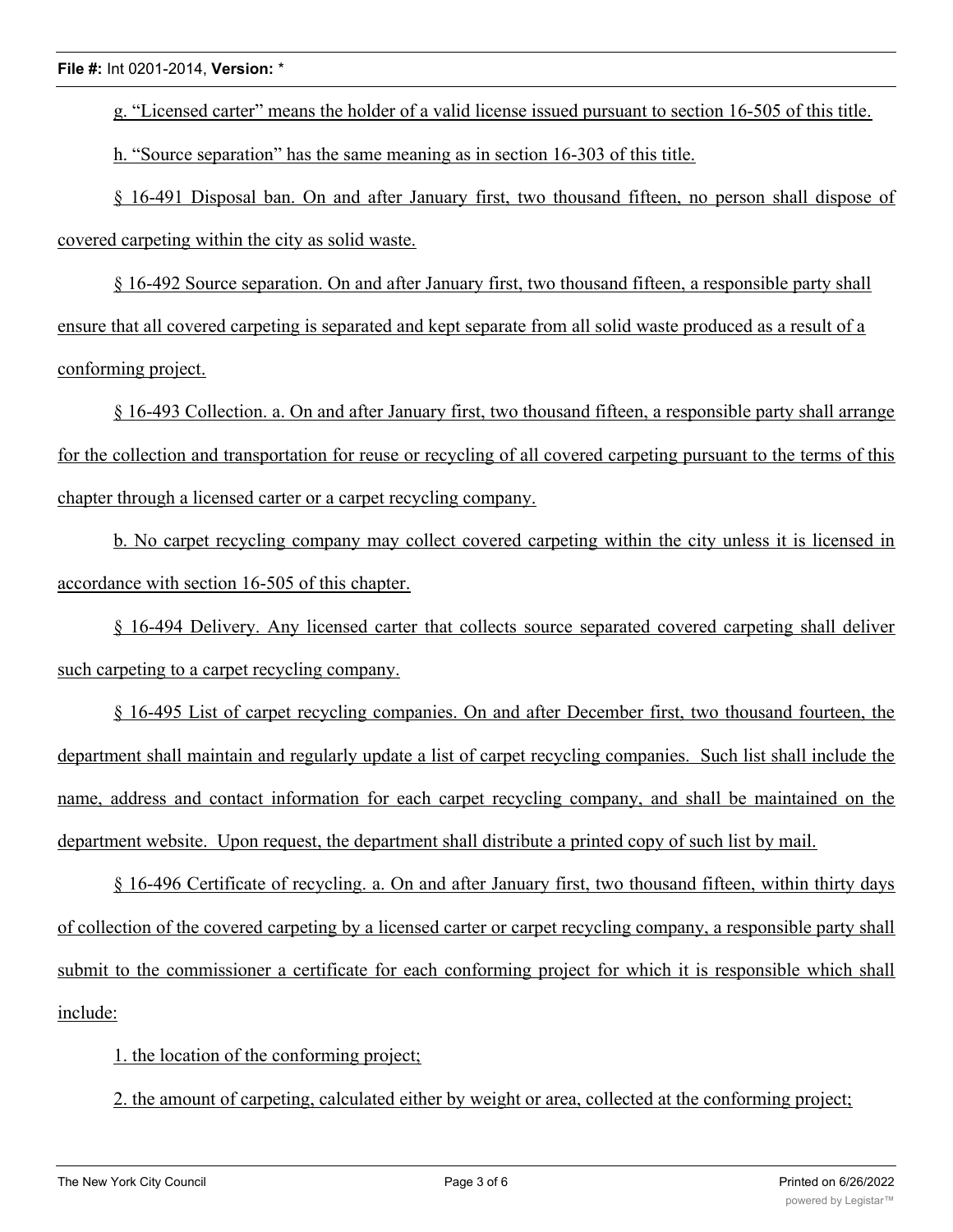## **File #:** Int 0201-2014, **Version:** \*

3. the name of the licensed carter or carpet recycling company that collected and was to deliver the covered carpeting;

4. the name of the carpet recycling company to which the covered carpeting was delivered, if known;

5. any other information required by department rules; and

6. a sworn affidavit by a qualified representative of the responsible party attesting that:

i. the responsible party adhered to the source separation and collection requirements of this chapter; and

ii. the information provided by the responsible party is accurate.

b. On and after January first, two thousand fifteen, a licensed carter or carpet recycling company that collects covered carpeting from within the city pursuant to this chapter shall submit to the commissioner a certificate for each conforming project from which it collects covered carpeting which shall include:

1. the location of the conforming project from which the covered carpeting was collected;

2. the name of the responsible party;

3. the amount of carpeting, calculated either by weight or area, collected at the conforming project;

4. the name of the carpet recycling company where the covered carpeting was delivered, if different than the entity that collected the carpeting;

5. any other information required by department rules; and

6. an affirmation by a qualified representative of the licensed carter or carpet recycling company averring that:

i. the licensed carter or carpet recycling company adhered to the collection and delivery requirements of this chapter; and

ii. the information provided by the licensed carter or carpet recycling company is an honest reporting.

§ 16-497 Carpet recycling company obligations. Any carpet recycling company receiving covered carpeting shall (1) recycle, reuse, or sell for reuse, or cause to be recycled, reused or sold for reuse all source separated covered carpeting received by such operators that have been separated as required by section 16-492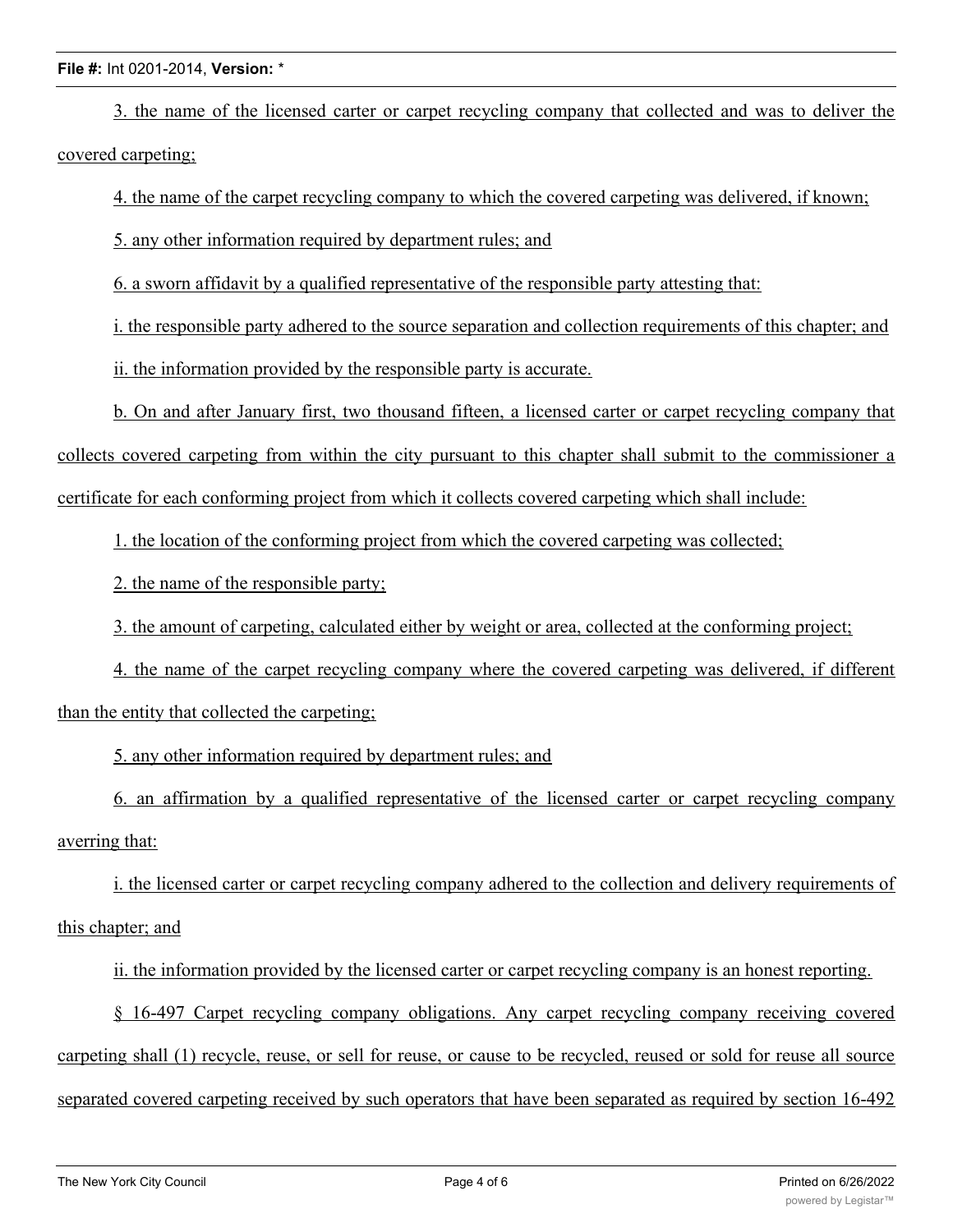of this chapter; or (2) at a minimum, maintain the separation of such covered carpeting before their transfer to another location; and (3) not bring source separated covered carpeting for disposal, or cause such materials to be brought for disposal, to any solid waste disposal facility, whether or not such facility is operated by the department, in an amount that should have been detected through reasonable inspection efforts by such operators.

§ 16-498 Enforcement. a. Any notice of violation alleging a violation of any provision of this chapter shall be returnable to the environmental control board, which shall have the power to impose civil penalties as provided herein.

b. On and after January first, two thousand fifteen, any person or entity who violates the provisions of sections 16-491, 16-492 or 16-493 of this chapter shall be liable for a civil penalty of five thousand dollars for each conforming project for which such person or entity improperly disposes of covered carpeting, fails to source separate such covered carpeting, or fails to observe the collection requirements of this chapter.

c. On and after January first, two thousand fifteen, any person or entity who violates the provisions of subdivision a of section 16-494 of this chapter shall be liable for a civil penalty of five thousand dollars for each conforming project for which such person or entity fails to properly deliver covered carpeting pursuant to the requirements of this chapter.

d. On and after January first, two thousand fifteen, any person or entity who violates the provisions of subdivision b of section 16-494 of this chapter shall be liable for a civil penalty of five hundred dollars for each conforming project for which such person or entity fails to properly mark, tag, segregate or otherwise identify covered carpeting as revised by such subdivision.

e. On and after January first, two thousand fifteen, any person or entity who fails to submit a certificate of recycling pursuant to section 16-496 of this chapter shall be liable for a civil penalty of ten thousand dollars for each conforming project for which the person or entity fails to submit a certificate.

f. On and after January first, two thousand fifteen, any person or entity who knowingly submits a